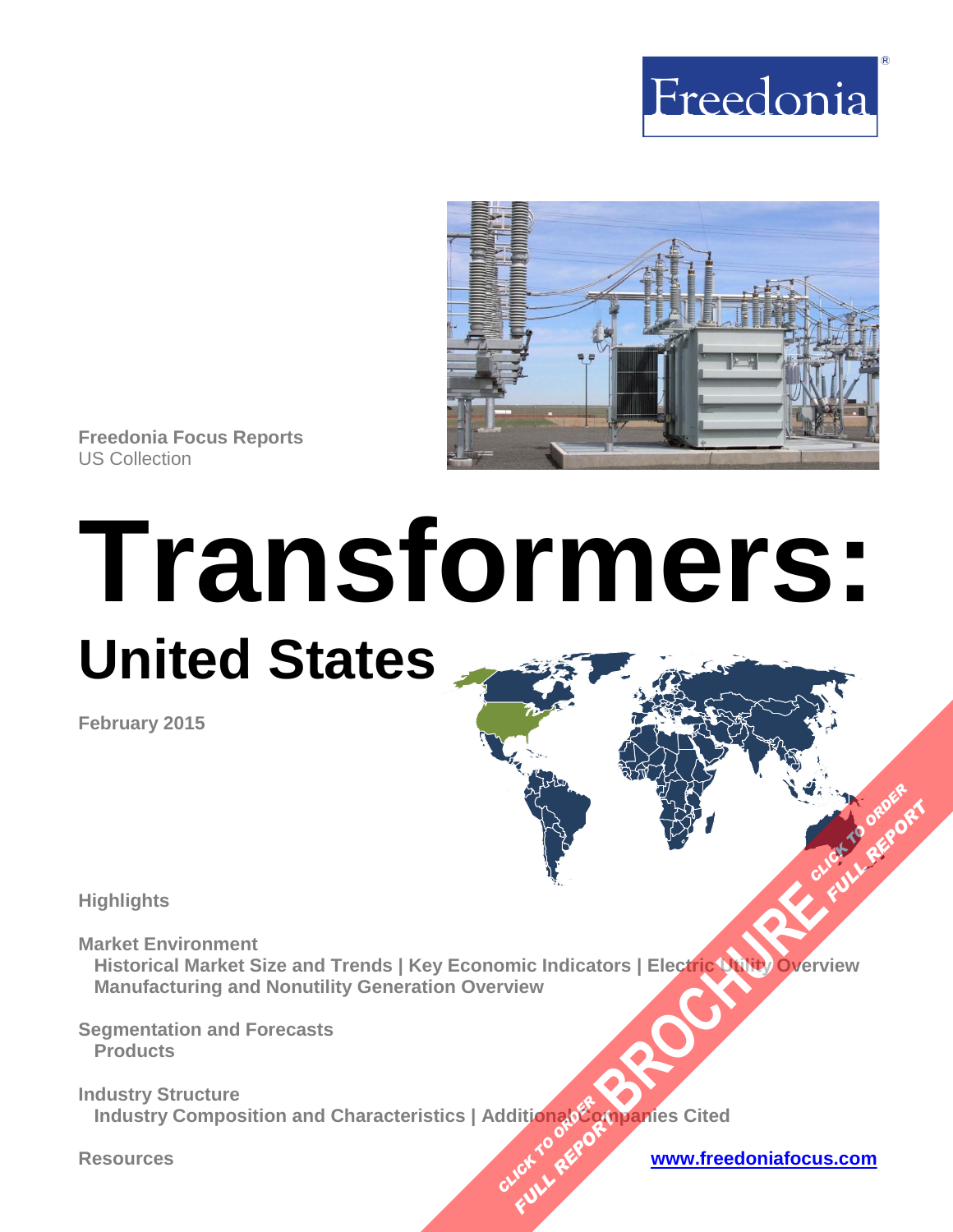#### <span id="page-1-0"></span>ABOUT THIS REPORT

#### Scope & Method

This report forecasts US transformer demand in US dollars at the manufacturers' level to 2019. Total demand is segmented by product in terms of:

- power
- distribution
- specialty
- nonutility
- other transformers such as power regulating, power boosting, and miscellaneous types, as well as parts for all types of transformers.

Excluded from the scope of the report are electronic transformers, fluorescent lamp ballasts, generators, utility poles and transmission towers, and wire and cable.

To illustrate historical trends, total demand is provided at five-year intervals for 2004, 2009, and 2014; the various segments are reported for 2009 and 2014. Forecasts are developed via the identification and analysis of pertinent statistical relationships and other historical trends/events as well as their expected progression/impact over the forecast period. Changes in quantities between reported years of a given total or segment are typically provided in terms of five-year compound annual growth rates (CAGRs). For the sake of brevity, forecasts are generally stated in smoothed CAGRbased descriptions to the forecast year, such as "demand is projected to rise 3.2% annually through 2019." The result of any particular year over that period, however, may exhibit volatility and depart from a smoothed, long-term trend, as historical data typically illustrate.

Key macroeconomic indicators are also provided at five-year intervals with CAGRs for the years corresponding to other reported figures. Other various topics, including profiles of pertinent leading suppliers, are covered in this report. A full outline of report items by page is available in the **Table of Contents**.

## Sources

*Transformers: United States* (FF45018) is based on *[Electric Power Transmission &](http://www.freedoniagroup.com/DocumentDetails.aspx?ReferrerId=FL-FOCUS&studyid=3256)  [Distribution Equipment](http://www.freedoniagroup.com/DocumentDetails.aspx?ReferrerId=FL-FOCUS&studyid=3256)*, a comprehensive industry study published by The Freedonia Group in February 2015. Reported findings represent the synthesis and analysis of data from various primary, secondary, macroeconomic, and demographic sources including:

- firms participating in the industry, and their suppliers and customers
- government/public agencies
- national, regional, and international non-governmental organizations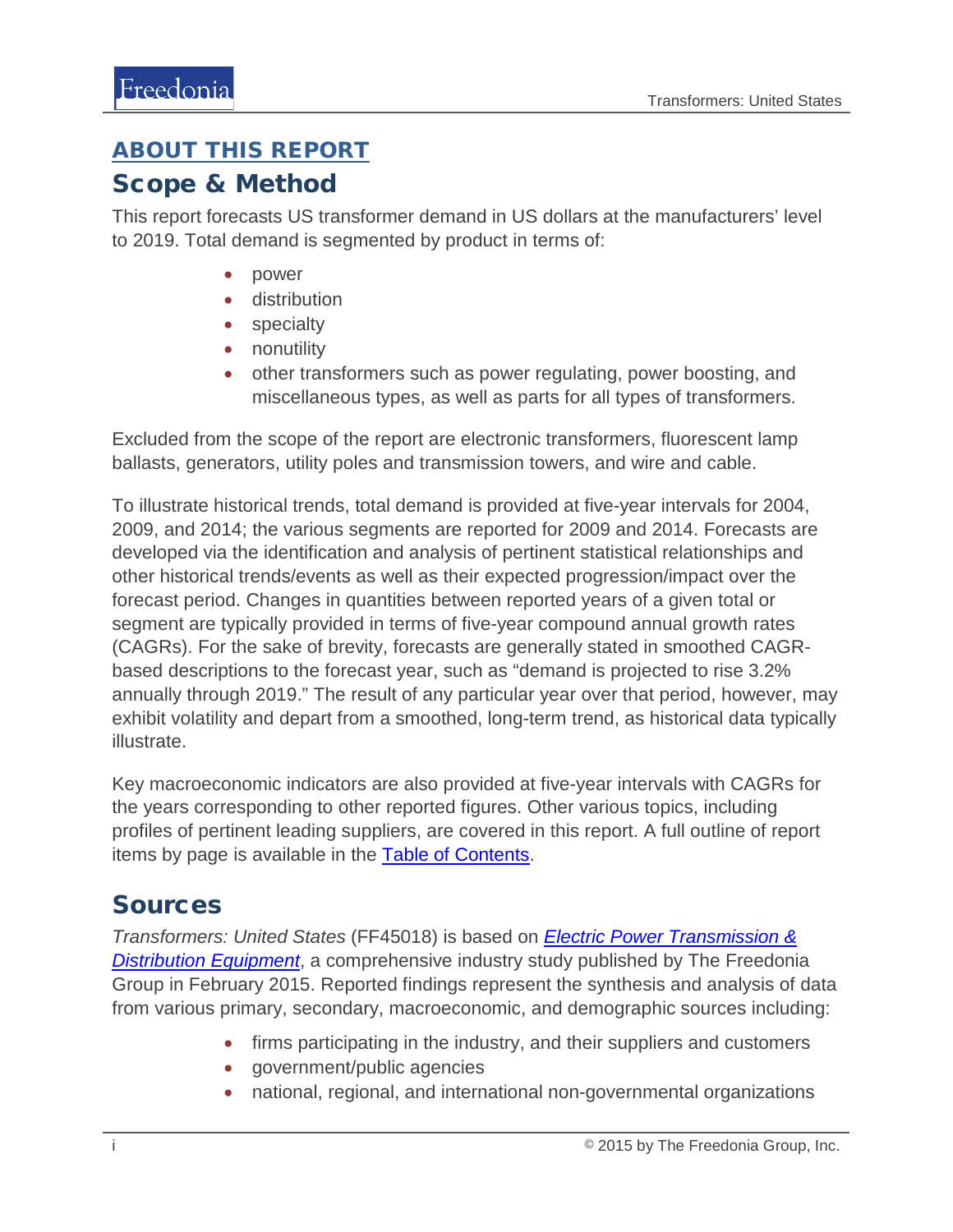- trade associations and their publications
- the business and trade press
- The Freedonia Group Consensus Forecasts dated December 2014
- the findings of other industry studies by The Freedonia Group.

Specific sources and additional resources are listed in the Resources section of this publication for reference and to facilitate further research.

## Industry Codes

The topic of this report is related to the following industry codes:

| <b>NAICS/SCIAN 2007</b>                       |                                                                        | SIC.                           |                                                           |
|-----------------------------------------------|------------------------------------------------------------------------|--------------------------------|-----------------------------------------------------------|
| North American Industry Classification System |                                                                        | <b>Standard Industry Codes</b> |                                                           |
| 335311                                        | Power, Distribution, and Specialty<br><b>Transformer Manufacturing</b> | 3612                           | Power, Distribution, and Specialty<br><b>Transformers</b> |

## Copyright & Licensing

The full report is protected by copyright laws of the United States of America and international treaties. The entire contents of the publication are copyrighted by The Freedonia Group, Inc.